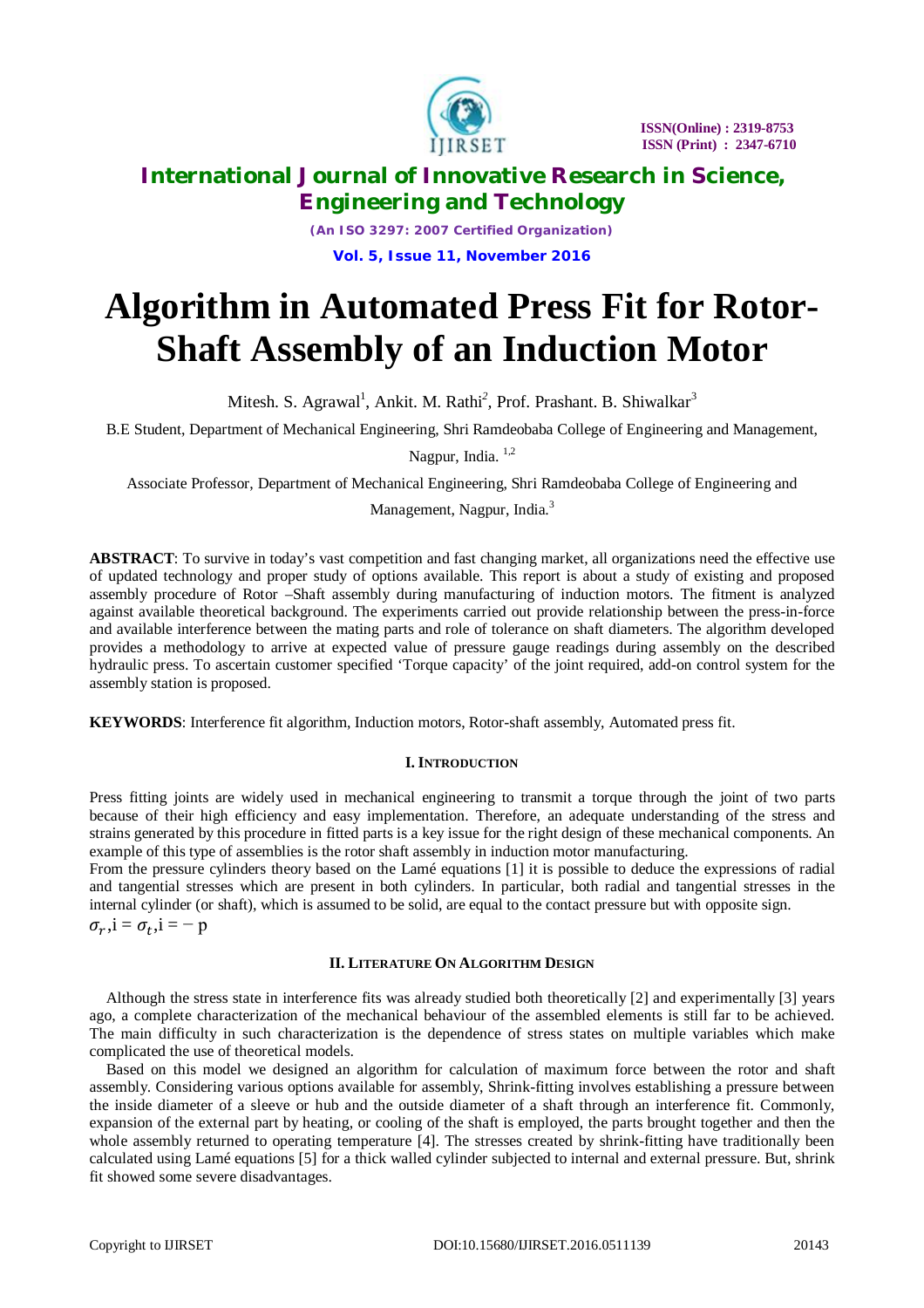

*(An ISO 3297: 2007 Certified Organization)*

#### **Vol. 5, Issue 11, November 2016**

Response of shrink fitted assembly to dynamic torsion is very sensitive to contact area and hardness of material as per D Ramesh Rajkumar[6].Also, Kimball [7],[8] described experimental measurements of internal friction in different rotor materials, both with and without shrink fits. He postulated that internal hysteresis in a material during spin will cause the shaft to deflect sideways in the direction of forward whirl He measured the magnitude of internal friction force by the sideways deflection of a loaded overhung shaft during spin. From the measurements, he concluded that the sideways deflection is independent of the spin velocity (or the rate of strain of the shaft fibres) and that shrink fits leads to larger deflection of the shaft as compared to the case of no shrink fit on the shaft. These experiments showed that shrink fits, rather than the material internal hysteresis, are a much more important mechanism of the forward whirl instability. Similarly, Smalley and Pantermuehl et al. [9] presented an analysis of some centrifugal compressor designs assembled with shrink fit joints. The analysis investigated the stiffening effect caused by the shrink fits on the centrifugal compressors. This paper showed how unfit is shrink fit for rotor shaft assembly with various application such as in an centrifugal compressor

Modern hydraulic systems have evolved towards electronics and microprocessor-controlled electrohydraulic components in order to achieve new control possibilities [10].

On the other hand, hydraulic presses are generally slower than mechanical presses [11]; A new quality and significant improvement in the functioning of the press can be obtained with a simultaneous realization of position feedback, which is actually a hybrid control algorithm [12], [13], [14]. Finally a force and position control of hydraulic press was studied and executed by Zeliko Situm at University of Zagerb, faculty of mechanical engineer and naval architecture that could be utilise for press fit with maximum precision [15].

#### **III. METHODOLOGY**

The research is divided into experimental and theoretical studies. The methodology for the research in each of the two areas is described as follows:

1. Beginning with the scratch it was important to understand the forces between shaft and rotor in detail in order to check reliability and strength of interference fit. The factors that affect interference fit and its strength needed to be studied in depth. Thus few experiments were carried out in order to understand relationship between various factors affecting interference fit.

Steps involved in the experimentation work:

1) Inspection of rotor.

2) Inspection of shaft.

3) Marking at distance of 10mm on the contact length of shaft.

4) Pressing of shaft in the bore of rotor as well as taking reading of pressure at every check point.

2. After experimentation and study of factors affecting interference fit various theoretical algorithm models were designed to form the relationship between theoretical and observed gauge pressure readings.

#### **IV. THEORETICAL BACKGROUND**

The maximum pressure between shaft and solid rotor involved in interference fit is given by the equation:

$$
P c = \frac{E \times 10^3 \times \delta}{R_2} \times \frac{(R_3^2 - R_2^2) \times (R_2^2 - R_1^2)}{2 \times R_2^2 \times (R_3^2 - R_1^2)} \ MPa. \ or \ N_{m2} \ \ \cdots \cdots \cdots \tag{1}
$$

Where ,

 $P_c$  = Maximum pressure between shaft and solid rotor during assembly. (MPa)

 $E =$  Young modulus of steel = 210 GPa.

 $\delta$  = Radial interference between shaft and solid rotor.(mm)

 $R_1$  =Internal radius of shaft. = zero (for solid shaft)

 $R_2$  =External radius of shaft.(mm)

$$
F_c = \mu \times (\pi \times 2R_2 \times L) \times Pc = \frac{\pi}{4} \times D^2 \times P_e \dots \dots \dots \dots \tag{2}
$$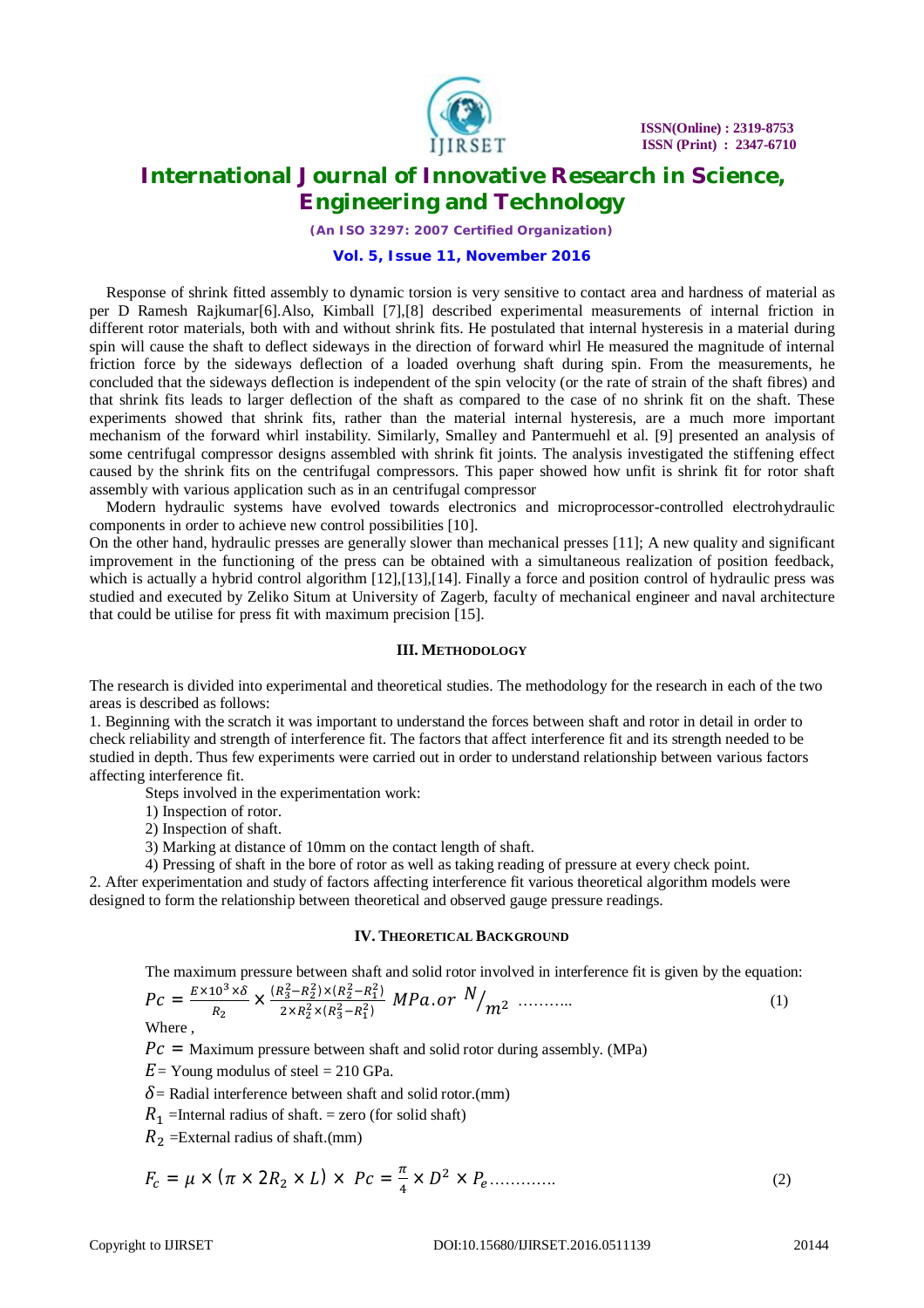

*(An ISO 3297: 2007 Certified Organization)*

**Vol. 5, Issue 11, November 2016**

### Where,

 $F_c$  = Force applied by ram on the shaft.(N)

 $\mu$  = Coefficient friction between shaft and hub of rotor.

L=Length of engagement.(mm)

D= Internal diameter of cylinder of press =12.5 cm.

 $P_e$  = Expected pressure in pressure gauge.(kg/  $cm^2$  )

Thus maximum torque resisted by the rotor shaft assembly is given by

ܶ௫ = ܨ × ܴ<sup>ଶ</sup> ………….. (3) Where,  $T_{max}$  = Maximum torque resisted by rotor shaft assembly. (N.m)



Fig. 1 rotor shaft assembly. Fig. 2 silicon steel stampings.

Figure 1 shows the arrangement of rotor and tapered shaft during press fit. Figure 2 shows the silicon steel stamping which are piled and aluminium die casted to form rotor of the induction motor. It is worth noting that these stampings can be considered as flywheel with inner hub radius R1 and outer hub radius R2 while outter radius is R3.

### **V. PROPOSED ALGORITHM**

Step 1: Take  $R_1$ ,  $R_2$ ,  $R_3$ , 1,  $\delta$ , Tmax as user input

Step 2: Take P as input from pressure gauge and X as input from position control system of press fit. Step 3: Let 11, 01 and 00 be the output to DCV to control downward, upward and nowhere motion of plunger of cylinder respectively.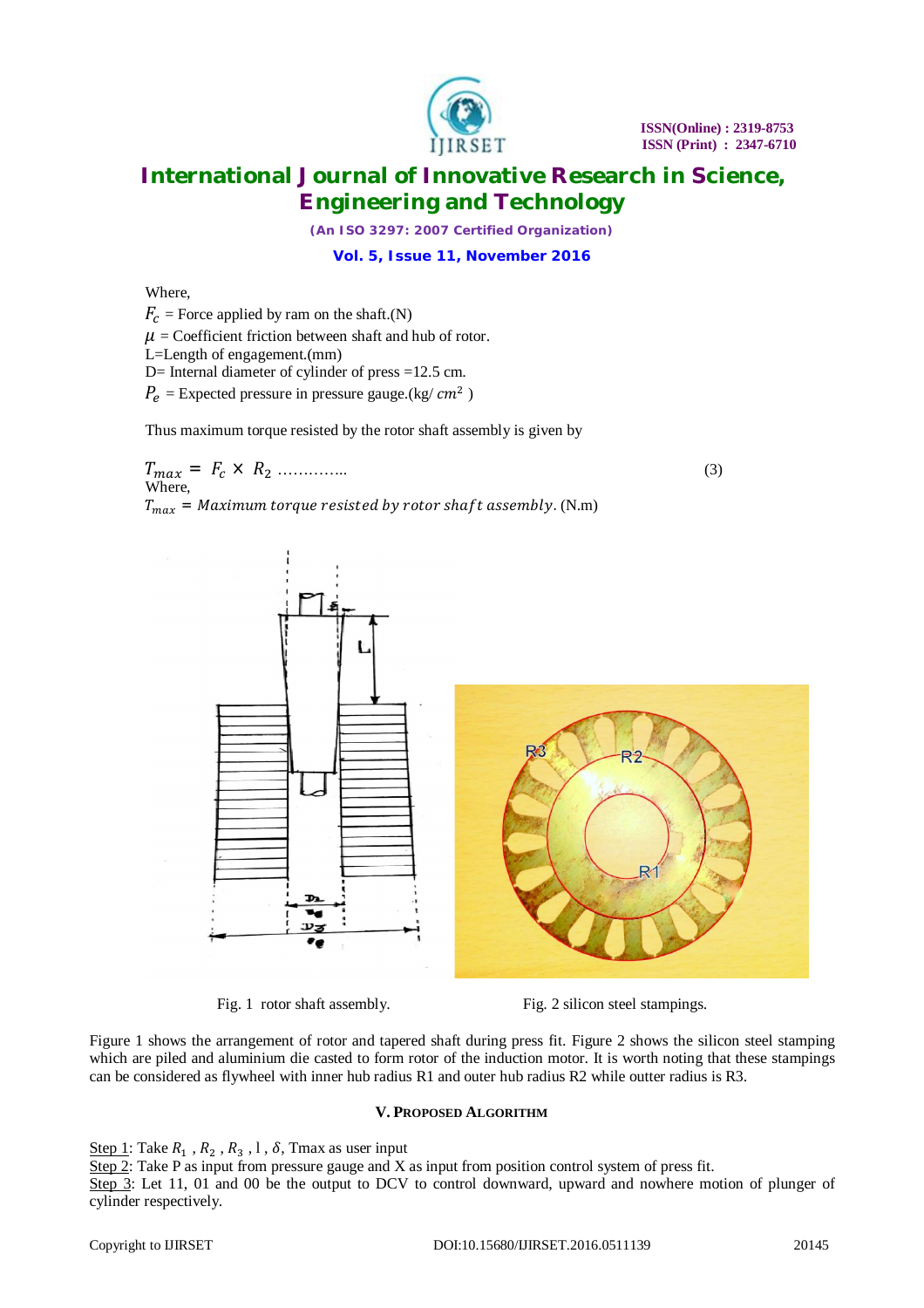

*(An ISO 3297: 2007 Certified Organization)*

**Vol. 5, Issue 11, November 2016**

Step  $4$ : Let a, b, c,  $Pc$ , p be three variable integers. Step 5: let b be the output to dcv Step 6: While (P=0)  $a=X$ ; Step 7: L=l-a; Step 8:  $P_c = \frac{210 \times 10^3 \times \delta}{R} \times \frac{(R_3^2 - R_2^2) \times (R_2^2 - R_1^2)}{R_3 \times R_2^2 \times (R_2^2 - R_1^2)}$  $R_2$  $2 \times R_2^2 \times (R_3^2 - R_1^2)$  $P_e =$  $\frac{\mu \times (\pi \times 2R_2 \times L) \times Pc}{\pi \times 2.57};$  $\frac{\pi}{4}$  × 1.25<sup>2</sup> ర  $p = \frac{\mu \times (\pi \times 2R_2^2 \times L)}{T_{\text{max}}}$  $Tmax$ Step 9: If  $P_e$ > p; b=01; Display unfit assembly; Else if  $P > p$ ;  $b=01;$ Else  $b=11$ ; Step 10: End;

#### **VI. EXPERIMENTAL RESULTS**

Following are the results of algorithm when used for rotor shaft assembly of different sizes. The tables show details of calculation data, observed pressure and theoretical pressure from algorithm. The graphs show readings for different interference for given rotor and their theoretical and observed pressure during press fit. As per Lame's equation the press fit pressure is equal to press out pressure thus the max torque capacity of the assembly is ensured.

| $R_1$ | $R_{2}$ | $R_3$ |      |      | Radial                 | Theoretical | Observed |
|-------|---------|-------|------|------|------------------------|-------------|----------|
| (mm)  | (mm)    | (mm)  | (mm) | (mm) | Interference           | Pressure    | Pressure |
|       |         |       |      |      | $\mathsf{m}\mathsf{m}$ | (bar)       | (bar)    |
| 9.85  | 19      | 31    | 90   | 70   | 0.02                   | 37.36       | 40       |
| 9.85  | 19      | 31    | 90   | 70   | 0.03                   | 56.54       | 60       |
| 9.85  | 19      | 31    | 90   | 70   | 0.04                   | 74.72       | 75       |
| 9.85  | 19      | 31    | 90   | 70   | 0.05                   | 93.4        | 90       |

Table I Calculation for radius 9.85 mm of internal diameter of rotor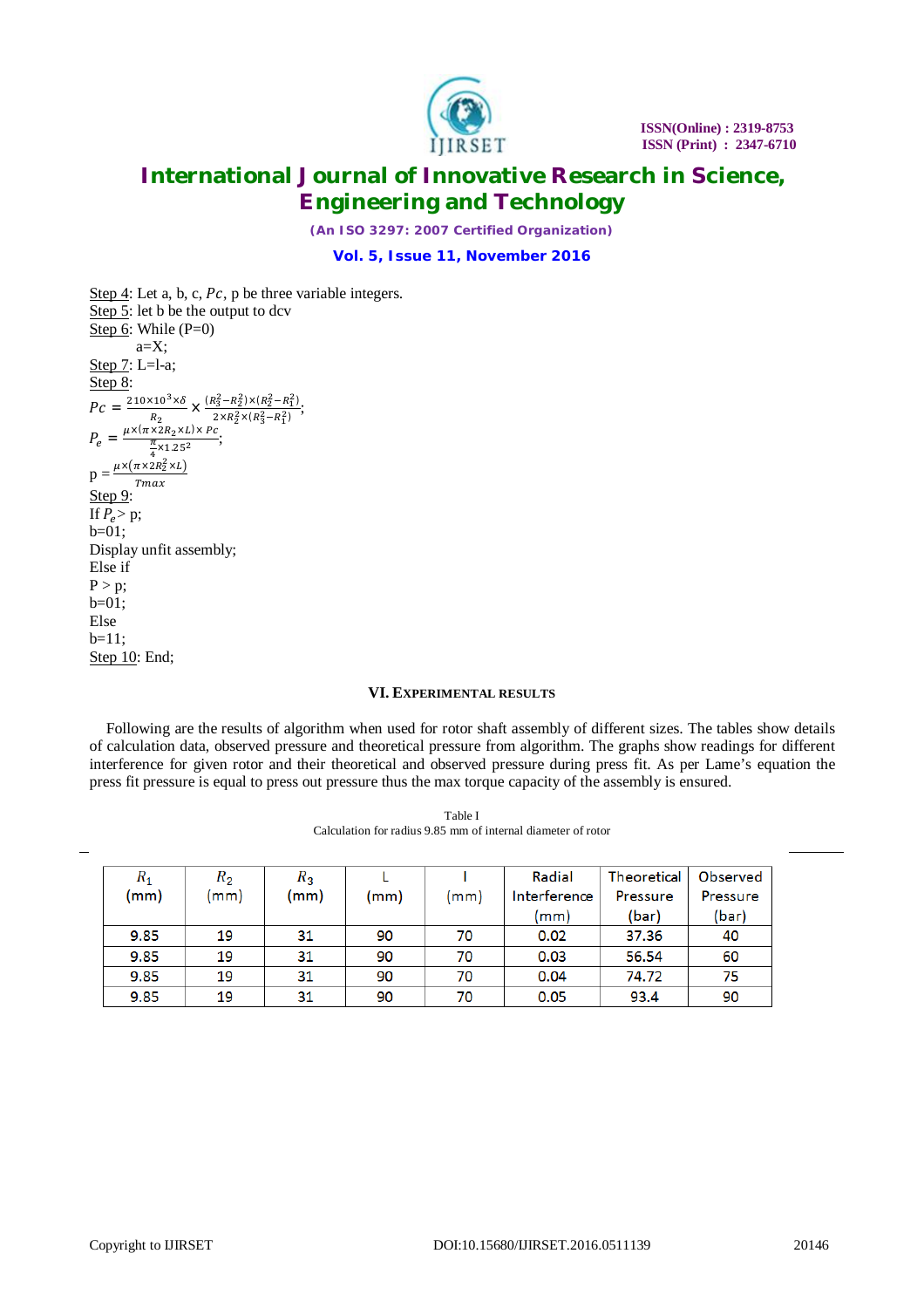

*(An ISO 3297: 2007 Certified Organization)*

**Vol. 5, Issue 11, November 2016**



Fig. 3 Graph between pressure and radial interference for shaft diameter of tolerance limit 19.7 to 19.8mm

Table II Calculation for radius 16.25 mm of internal diameter of rotor

| $R_1$ | $R_2$ | $R_3$ |      |      | Radial       | <b>Theoretical</b> | Observed |
|-------|-------|-------|------|------|--------------|--------------------|----------|
| (mm)  | (mm)  | (mm)  | (mm) | (mm) | Interference | Pressure           | Pressure |
|       |       |       |      |      | (mm)         | (bar)              | (bar)    |
| 16.75 | 26    | 40    | 109  | 99   | 0.01         | 27.42              | 30       |
| 16.75 | 26    | 40    | 109  | 99   | 0.015        | 41.13              | 40       |
| 16.75 | 26    | 40    | 109  | 99   | 0.020        | 54.85              | 55       |
| 16.75 | 26    | 40    | 109  | 99   | 0.025        | 68.55              | 70       |
| 16.75 | 26    | 40    | 109  | 99   | 0.03         | 82.66              | 80       |
| 16.75 | 26    | 40    | 109  | 99   | 0.035        | 95.97              | 100      |

For Shaft diameter of tolerance limit 33.4 to 33.57mm



Fig. 4 Graph between pressure and radial interference for shaft diameter of tolerance limit 33.4 to 33.57 mm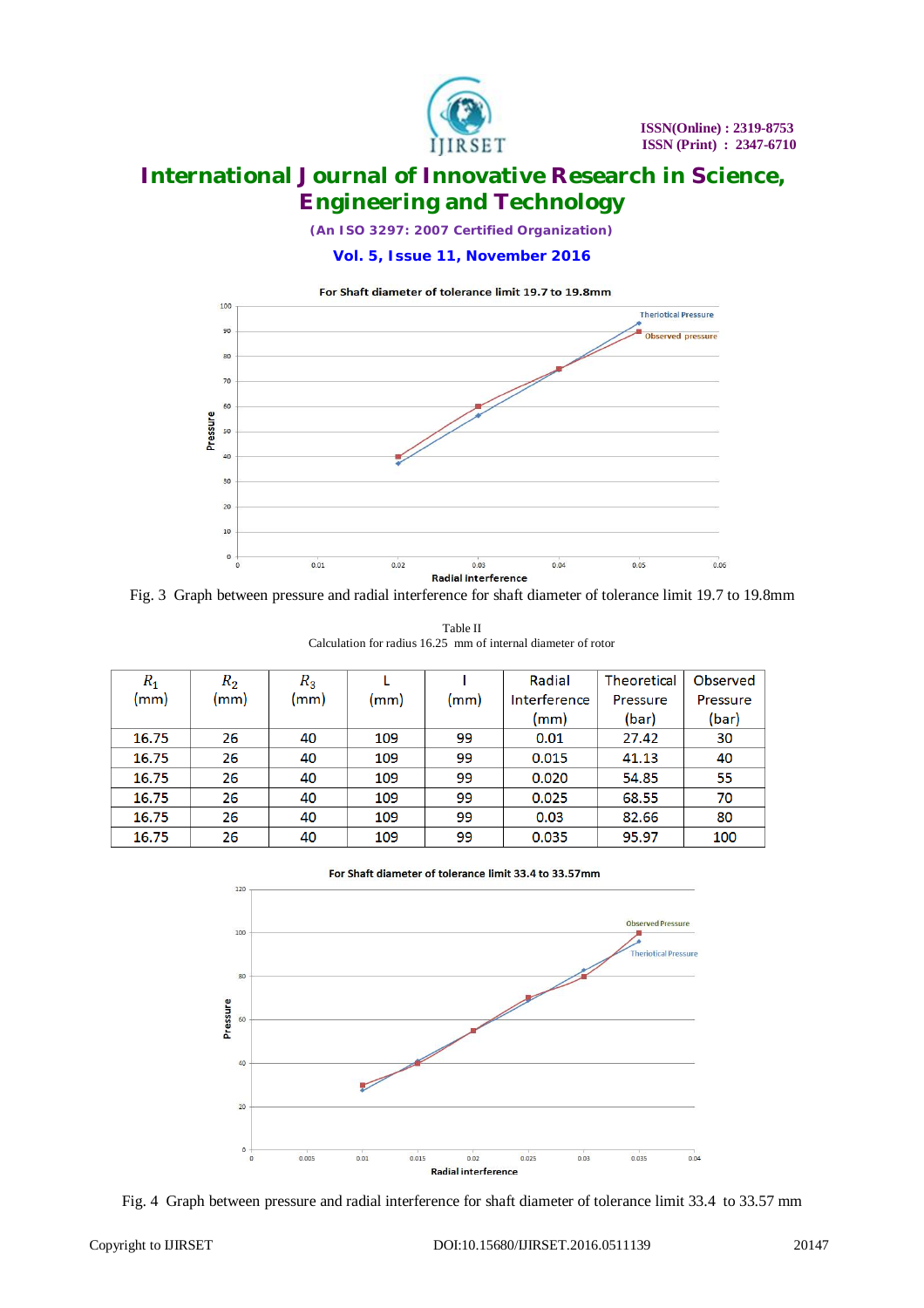

*(An ISO 3297: 2007 Certified Organization)*

### **Vol. 5, Issue 11, November 2016**

#### Table III Calculation for radius 7.5 mm of internal diameter of rotor

| $\ddot{\Phi}$ |         |       |       |      |      |              |                    |          |
|---------------|---------|-------|-------|------|------|--------------|--------------------|----------|
|               | $R_{1}$ | $R_2$ | $R_3$ |      |      | Radial       | <b>Theoretical</b> | Observed |
|               | (mm)    | (mm)  | (mm)  | (mm) | (mm) | Interference | Pressure           | Pressure |
|               |         |       |       |      |      | (mm)         | (bar)              | (bar)    |
|               | 7.5     | 15    | 24    | 47   | 27   | 0.005        | 4.35               | 5        |
|               | 7.5     | 15    | 24    | 47   | 27   | 0.010        | 8.7                | 10       |
|               | 7.5     | 15    | 24    | 47   | 27   | 0.015        | 13.56              | 15       |
|               | 7.5     | 15    | 24    | 47   | 27   | 0.02         | 17.4               | 20       |
|               | 7.5     | 15    | 24    | 47   | 27   | 0.025        | 26.9               | 25       |
|               | 7.5     | 15    | 24    | 47   | 27   | 0.035        | 30.5               | 30       |



Fig. 5 Graph between pressure and radial interference for shaft diameter of tolerance limit 15 to 15.1 mm

#### **VII. CONCLUSION**

The series of experiments provided relationship between the expected and actual pressure observed in pressure gauge and factors involved. The formula 1 and formula 2 can be employed to measure exact maximum pressure in pressure gauge with following consideration:

- $\bullet$   $R_3$  is taken as addendum of slots of aluminium die cast in slots in silicon stamping.
- Lis taken as the difference in total length of rotor and the length where first pressure reading is observed in pressure gauge.
- L depends on the tolerance and taper of the shaft and can be controlled in manufacturing.

This is major finding of the project that can be further employed for detailed research in dynamic forces existing in interference fit.

#### **REFERENCES**

- [1] Shigley J.E. & MischkeC.R..Standard handbook of machine design, 17.13-17.14, McGraw-Hill, New York, 1988.
- [2] Parsons B. & Wilson E.A., A method for determining the surface contact stresses resulting from interference fits. ASME, Journal of Engineering for Industry, pages 208-218, February 1970.
- [3] Peterson E. & Wahl A.M..Fatigue of shafts at fitted members with related photoelastic analysis. ASME, Journal of Applied Mechanics, 57, 1935

.